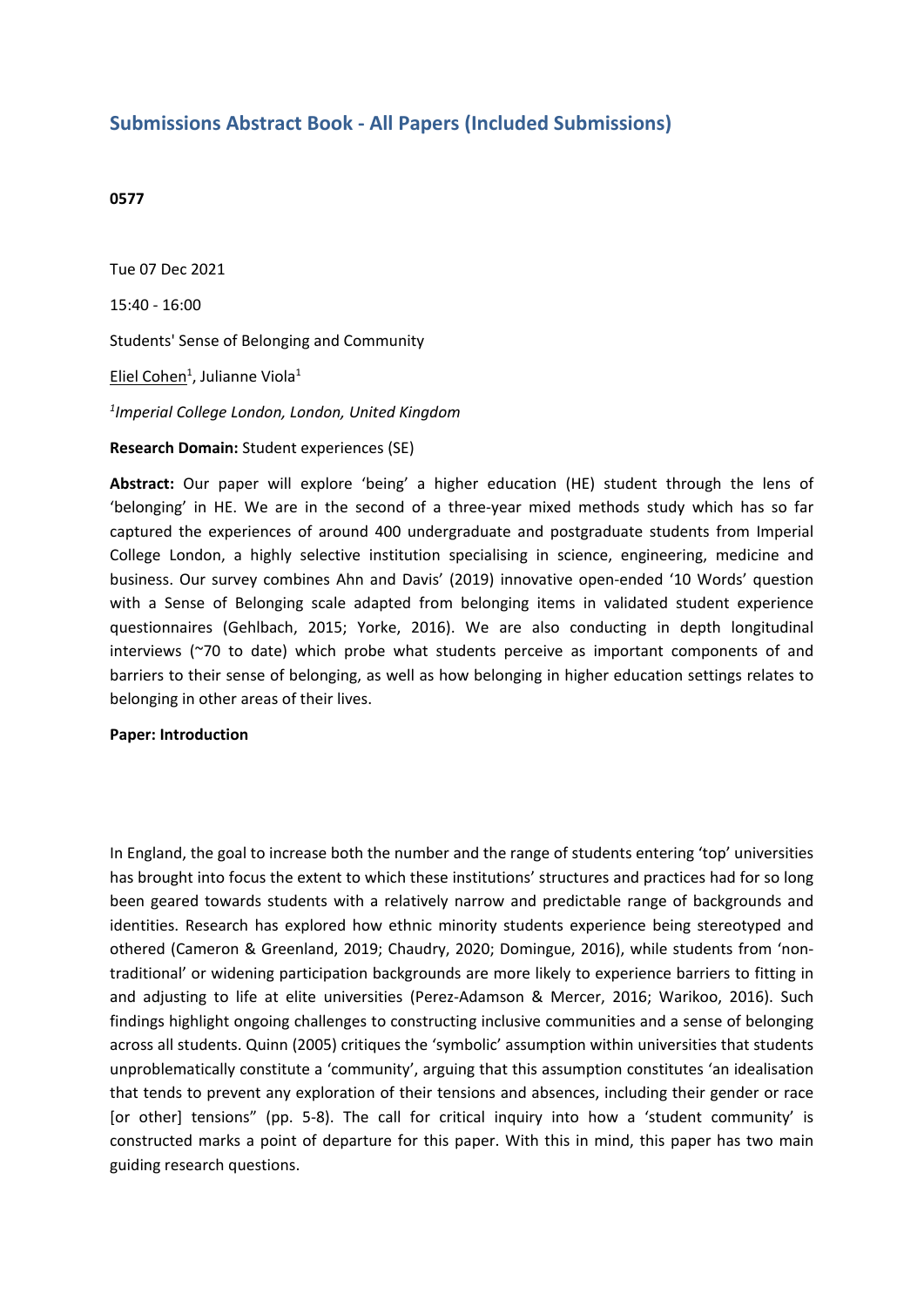- 1. What are the main sources for students' sense of belonging and community?
- 2. Are certain student characteristics associated with different levels or understandings of 'belonging' and 'community'?

We assume that there is no one way to promote <sup>a</sup> sense of community and belonging and it is therefore worth exploring potential patterns in different kinds of students having different, or even competing, needs or preferences when it comes to feeling that they 'belong'.

This paper presents emerging findings based on two years of data from <sup>a</sup> three-year study.

## **Methods**

This mixed-methods study is ongoing and has so far collected data from more than 400 students all based at one research-intensive university in London. Data collection methods include:

- an open-ended survey question (adapted from Ahn & Davis, 2019)
- a Sense of Belonging Scale (adapted from Gehlbach, 2015; Yorke, 2016).
- in-depth qualitative interviews which probe what students perceive as important components of and barriers to their sense of belonging
- 'Walking Interviews', in which students guided the interviewer on <sup>a</sup> walk around campus (and the surrounding area)

## **Interim findings**

## **Course level**

Key components of belonging vary most notably by students' course level. Undergraduates prioritise social participation, particularly in clubs and societies, while postgraduates associate <sup>a</sup> positive sense of belonging with the professional networks and career opportunities that they are starting to enter into.